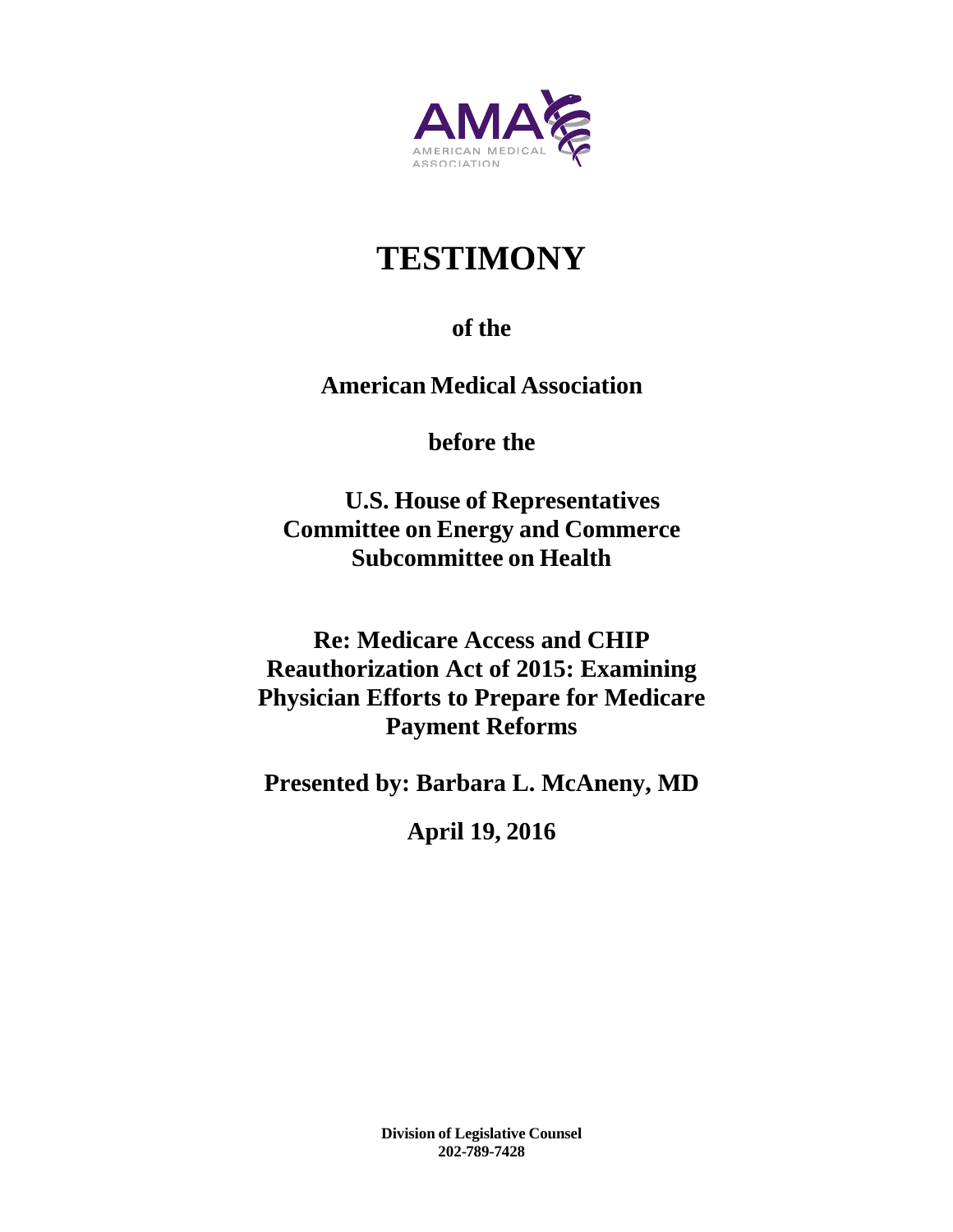#### **TESTIMONY**

#### **of the**

#### **American Medical Association**

**before the** 

**U.S. House of Representatives Committee on Energy and Commerce Subcommittee on Health**

**Re: Medicare Access and CHIP Reauthorization Act of 2015: Examining Physician Efforts to Prepare for Medicare Payment Reforms** 

#### **Presented by: Barbara L. McAneny, MD**

**April 19, 2016**

The American Medical Association (AMA) applauds the Committee on Energy and Commerce Subcommittee on Health (Subcommittee) for its leading role in enacting the Medicare Access and CHIP Reauthorization Act of 2015 (MACRA). In passing this law, the Subcommittee and Congress recognized the problems with the broken system of reimbursement patches under the Sustainable Growth Rate (SGR) formula and provided clear direction to improve payment, streamline quality reporting, and promote health care delivery innovation. The AMA strongly supports the Subcommittee's current efforts to ensure the new law is a success for both patients and physicians. Moving forward, we now need to ensure that the forthcoming regulations from the Centers for Medicare & Medicaid Services (CMS) promote the smooth and successful implementation of MACRA in a manner that facilitates a strategic quality framework that supports innovation, improves care delivery for patients, and leads to more sustainable physician practices, as intended under the statute.

To ensure MACRA works for all stakeholders, we wish to highlight the following:

- The AMA believes MACRA provides an opportunity to improve current performance programs and increase the availability of alternative payment models (APMs).
- To assist in moving towards these goals, the AMA is taking an active role by developing practice tools, educating physicians, convening stakeholders, and providing feedback to agency officials.
- Successful implementation of MACRA will require rulemaking that will constructively 1) consolidate performance reporting; 2) broaden participation in APMs; and 3) improve measurement to reflect differences across medical practices.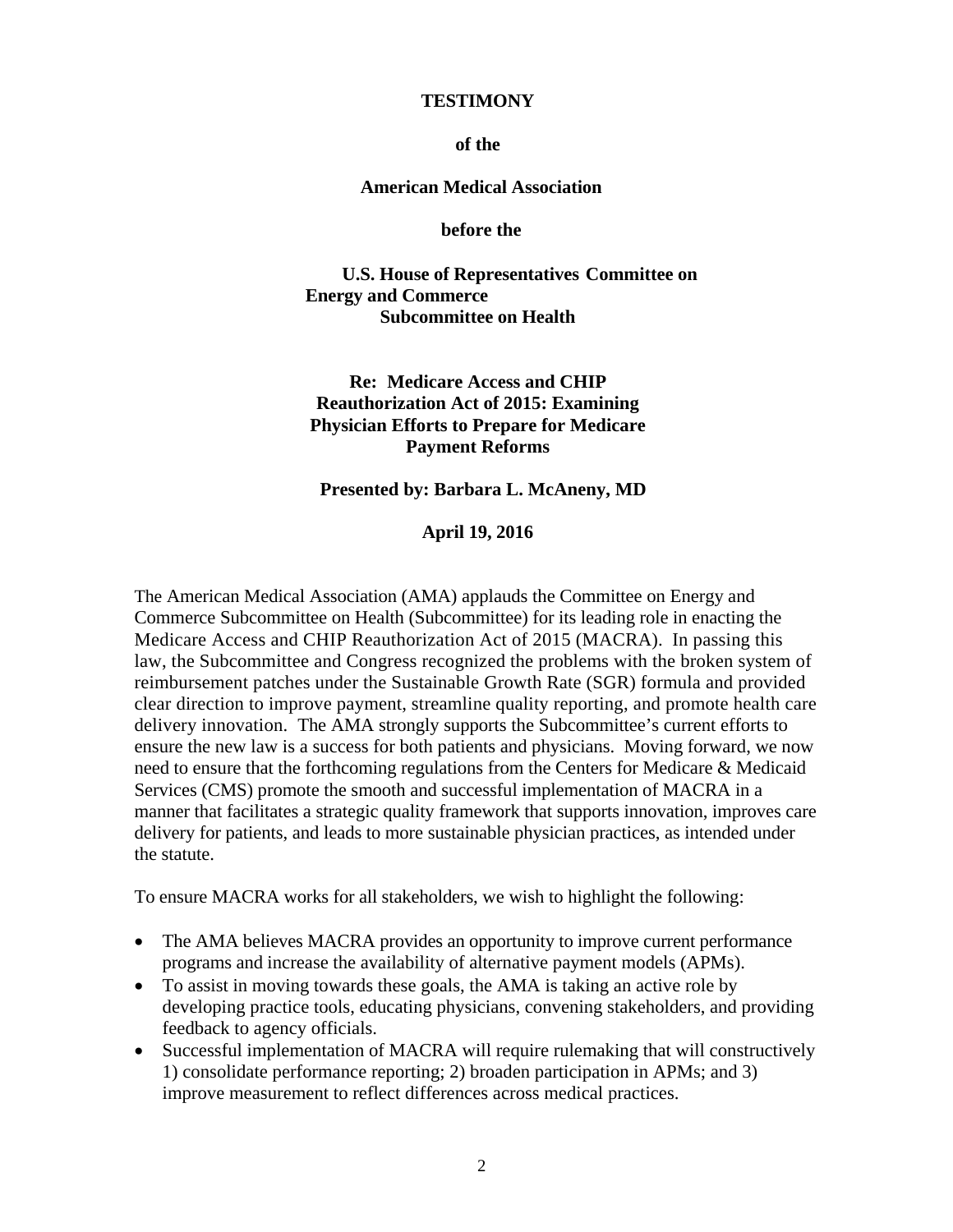### **MACRA Improvements and Opportunities for Innovation**

As this Subcommittee well knows, on April 14, 2015, a large bipartisan majority in Congress passed MACRA, enacting significant changes to the Medicare physician payment system. The AMA strongly believes that the law creates improvements over the existing system. First, it permanently repeals the flawed SGR formula that threatened to cut Medicare payments for clinicians' services. This change alone allows more time and resources to be spent focusing on care rather than worrying about how to sustain practices. In its place, the law stabilizes payments for physicians over the next five years by providing annual .5 percent payment increases. It also reduces overall financial penalties physicians faced from the numerous quality reporting programs while providing for bonus incentives—for example, in 2019 physicians could have incurred a total financial penalty of eleven percent; under MACRA, the maximum penalty in 2019 is reduced to four percent.

The law also enacts a new Merit-Based Incentive Payment System (MIPS) that combines the requirements of the Physician Quality Reporting System (PQRS), the Value-Based Payment Modifier (VBM), and Medicare Meaningful Use (MU) Electronic Health Record (EHR) Incentive Program. By creating a single performance reporting program, the law provides an opportunity to reset and improve quality measurement as well as the other reporting requirements. Specifically, MIPS has the ability to streamline measures, reduce reporting burden, create flexibility to report on clinically relevant measures, encourage participation, and overall improve care.

MACRA not only improves the existing payment structure but also provides incentives to promote further innovation in the health care system. The law allows physicians who participate in qualifying APMs an exemption from the MIPS requirements, permitting them to establish new ways to coordinate care. The law further encourages these innovative approaches by providing financial support for APM participation, equal to five percent of the prior year's aggregate Medicare expenditures, to help manage the investment, risk, and other costs in more advanced models.

MACRA also creates a process to expand the APM options available to physicians. The law encourages new models, especially for specialists, which can be developed directly with practicing physician insight. To achieve broader input, MACRA created the Physician-Focused Payment Model Technical Advisory Committee (PTAC), a new independent advisory committee, which will specifically focus on and assess physician payment models. This provides a valuable opportunity for physicians to develop and submit their own ideas for APMs.

# **AMA Efforts to Support MACRA Implementation**

# 1. Outreach to Physicians

To ensure physicians understand and can take advantage of the benefits of MACRA, the AMA is actively working to educate physicians and practices about the new law. Our market research with practicing physicians and practice administrators found that many physicians are unaware of the details of MACRA, how it will influence their practice and patients, and deadlines for the new requirements. Moreover, physician knowledge of the new law's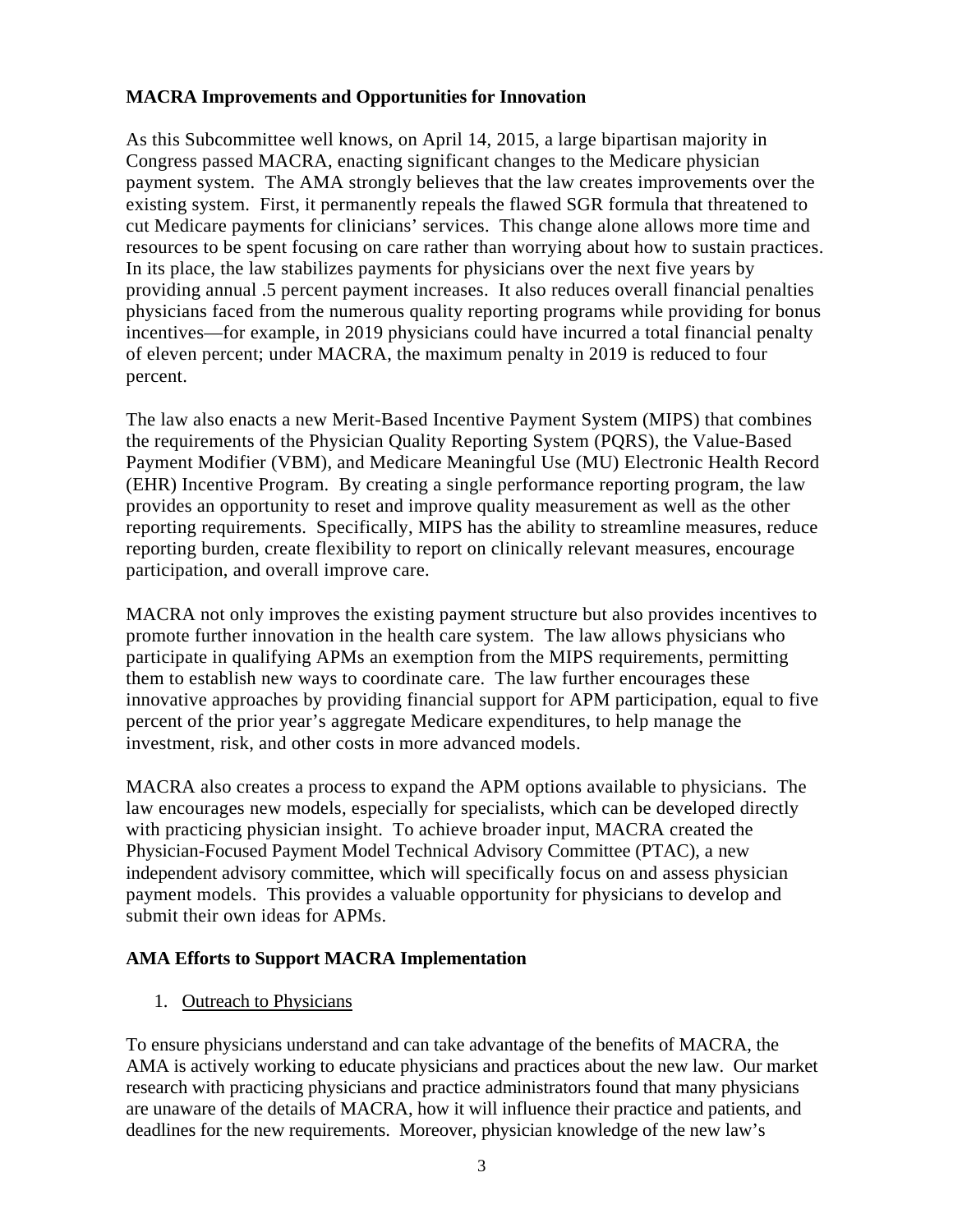requirements varies, with some practices ready to move to APMs while others are still working to implement the existing quality reporting programs.

To improve outreach, the AMA is allocating significant resources for a comprehensive communication and education campaign and has created multiple resources for physicians to help guide them through the new law. This includes basic information for those with little understanding of the law, including detailed summaries and presentations that break down MACRA into plain language interpretations. The AMA has also created a tool to address state-by-state concerns. Using this information, physicians will be able to view the available delivery and payment models in each state, the funding benefits for the state's Medicare physicians, and the number of beneficiaries in each region that will be impacted by the new law. The AMA also maintains an extensive practice transformation platform, known as Steps Forward, which offers Continuing Medical Education (CME) training modules for physicians and their practice administrators on many issues related to MACRA, including EHR implementation and improving team-based care. At the end of April we will launch a new module on implementing value-based care and we will offer a CME webinar on this module in May. We also are developing a free payment model evaluator for physicians and practice managers to assess practice readiness, and provide implementation resources for MIPS and APMs. All of these resources are or will be available this summer at no cost on our AMA website.

The AMA is also a grantee of the CMS Transforming Clinical Practice Initiative (TCPI). As a Support and Alignment Network (SAN) Awardee, the AMA is promoting the goals of the TCPI to the TCPI network of clinicians through education about MACRA, CME, dissemination of best practices, promotion of clinical data registry use, and provision of tools and resources on APMs.

For more advanced practices, the AMA has developed numerous tools and resources to assist physicians in navigating APMs. Before MACRA was even enacted, the AMA, in June 2011, formed the Innovators Committee, an advisory group of physicians with hands-on experience in the development and management of innovative health care delivery and payment models. The Committee specifically focused on global budget and episode-based payments to help inform physicians of these models and how they can implement them within their practices.

In 2014, the AMA contracted with the RAND Corporation to take the first in-depth look at the impact that commercial APMs have on physician practices, their professional lives, and the delivery of patient care. This study specifically evaluated a broader array of models, including capitation, episode-based and bundled payment, shared savings, pay-forperformance, and retainer-based practices. Key findings from the study were that practice leaders are already changing organizational models in response to new payment models but that many physicians at the front lines need support and guidance to optimize the physician work under APMs. Addressing physician concerns about operational details of APMs could improve their effectiveness. Harmonizing key components of APMs across payers, especially performance measures, would enable physician practices to respond constructively. Physicians will also need enhanced access to data to succeed in alternative models.

Furthermore, the AMA has created a comprehensive guide to physician-focused APMs. This tool outlines the current barriers to adopting new models but seeks to overcome these challenges by highlighting the characteristics of successful APMs. It then walks through seven different models, describing the components and benefits, and listing examples of each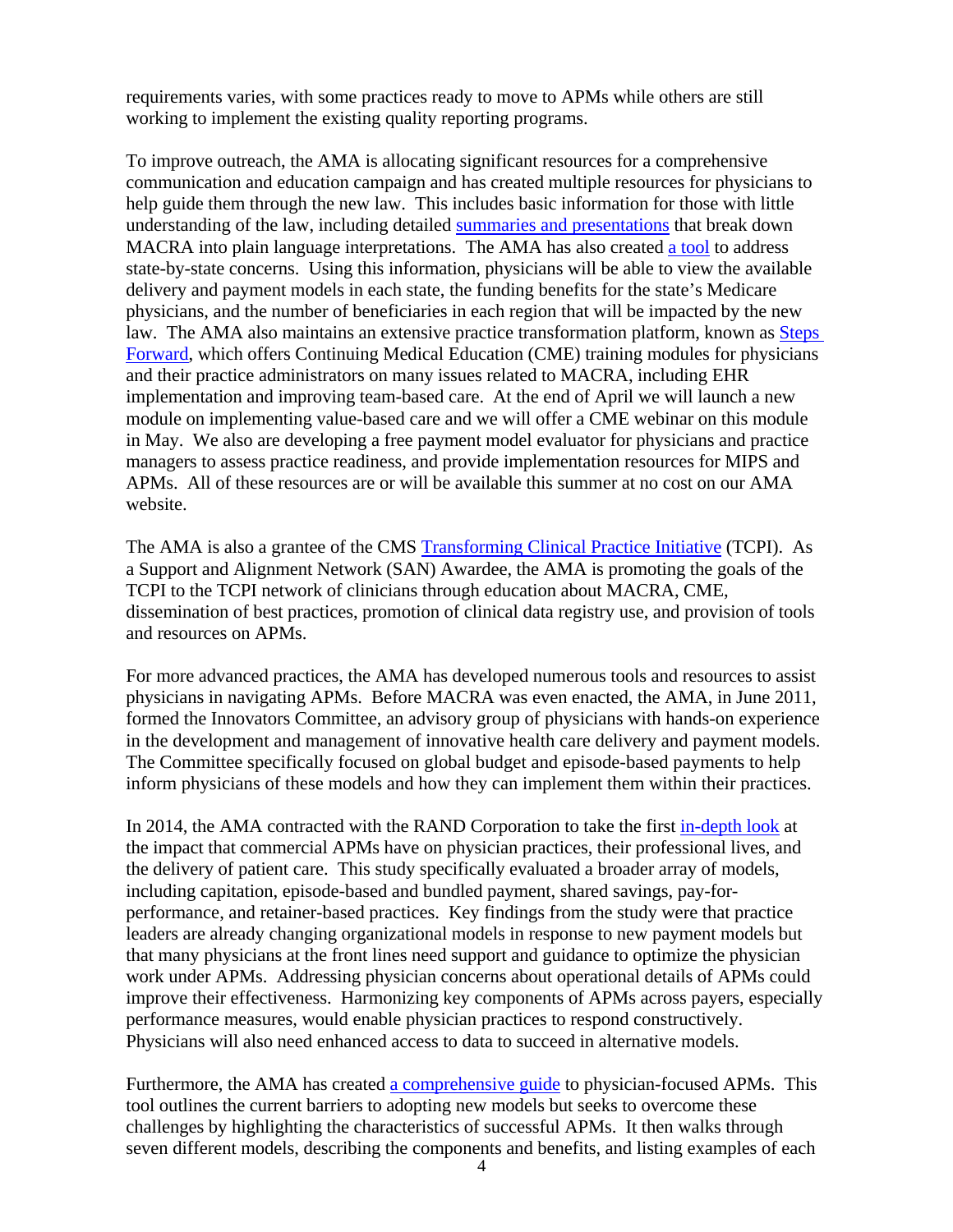type of APM to outline these options for physicians so that they can evaluate them for their own practices. We believe this tool provides practical guidance and will assist different specialties in assessing models that can work for their patients.

# 2. Engagement with CMS and Other Stakeholders

The AMA is also working alongside CMS, specialties, states, and other stakeholders to ensure that MACRA is implemented in a manner that follows Congressional intent and supports a more efficient and high quality health care system. Specifically, the AMA has convened a taskforce of physician national medical specialties and state medical societies to build consensus on how best to implement the law's changes. The AMA has also established two technical workgroups, one focusing on MIPS and another on APMs, to examine specific issues related to each program. These workgroups have allowed physician representatives to openly engage in discussions and formulate proposals on how MACRA can and will work to improve care.

The AMA has also provided extensive feedback to CMS through numerous comment letters on specific aspects of MACRA implementation. These comments include how to define eligibility and the low-volume threshold for participation in MIPS, the scope of clinical practice activities, and the reporting mechanisms for each quality performance category, among others. In addition, the AMA has responded to CMS' requests for information that provided advice on the agency's proposal for a quality measure development plan and episode groups.

Furthermore, the AMA has hosted a number of listening sessions with CMS for different specialties and other stakeholders. Topics have addressed how to measure performance, the establishment of different episode groups, and specific concerns related to specialty practices. We plan to host future sessions, including one dedicated to how specialties can develop new APMs and an overview of the proposed rule once it is published.

Overall, the AMA is actively engaged in helping physicians navigate MACRA and is working to assist agency officials as it implements the law. The AMA will continue these efforts and add additional resources as CMS announces proposals related to MACRA and finalizes its regulations.

# **Necessary Steps to Ensure a Successful Implementation**

In MACRA, Congress provided new authority to improve physician quality reporting and expand APMs. We are hopeful that CMS will seize this opportunity to implement these changes to ensure the law achieves its potential. To do so, the AMA has asked CMS to address key operational issues in its proposed rule to provide clarity for physicians and resolve existing barriers that prevent care improvements. The following provides a highlevel overview of the issues we believe are necessary for CMS to address in its rulemaking; more detailed AMA guidance can be found in the numerous comment letters we have submitted to the agency.

1. Consolidating Performance Reporting

A key factor in medicine's support for MACRA was the law's promise to create a new MIPS program that, unlike the existing structure, establishes a single, coordinated approach to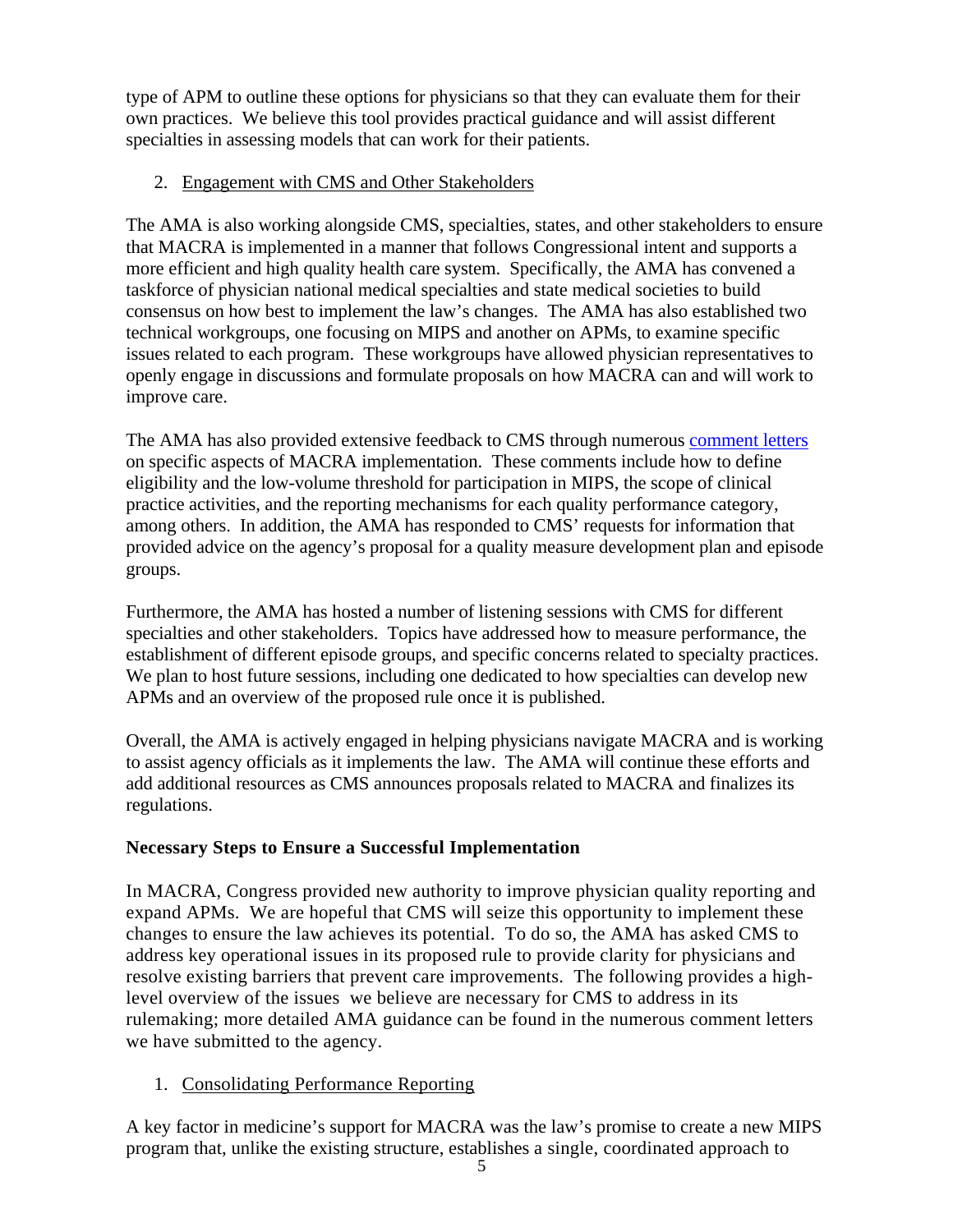performance reporting. Currently, physicians view measurement as burdensome, inaccurate, and often outdated. Reporting requirements are also extremely costly, with estimates finding that practices spend more than 700 hours per physician and more than \$15.4 billion dollars to report quality measures.<sup>1</sup> The MU program, in its current form, remains particularly challenging due to technology that fails to perform as promised and measures that are beyond the control of physicians. Given that MU performance constitutes 25 percent of the overall MIPS score, it is vital that this program does not become a barrier to overall success under the new performance program.

The AMA believes MACRA provides CMS with the opportunity to significantly improve quality reporting rather than maintaining current requirements without major modifications. Specific issues we believe CMS should address with respect to MIPS include: moving away from a pass-fail program design to accommodate the needs of different practices, specialties, and patient populations; improving the timing of feedback reports; and minimizing unnecessary data collection and reporting burden. Ultimately, MIPS should streamline the number of reporting requirements while giving physicians reporting options to accommodate differences in specialty, site of service, type of practice, and patient mix. Also, as discussed in more detail later, the tools for measuring performance, particularly in the resource category, need significant improvement.

Already, CMS has been responsive to this concern with respect to the MU program, promising physicians needed changes to it. The agency has openly discussed its intent to make the MU program more flexible by customizing technology to individual practice needs, rewarding providers for outcomes rather than merely data entry, and taking action against data blocking practices.<sup>2</sup> We believe all of these steps must be accomplished to make MU work for physicians and patients. How soon CMS will implement these changes, whether it will significantly alter the other quality programs, and if these modifications avoid additional burdens on practices will further determine if MACRA policies will truly improve quality reporting.

2. Broadening APMs

With respect to APMs, the AMA believes success will depend on whether models are readily available for all practices. Physicians have already made significant progress in adopting and engaging in APMs—in 2011, no Medicare payments were made through APMs; by 2014, approximately 20 percent of payments were made through these arrangements.<sup>3</sup> Yet, these existing models may not provide real opportunities for all specialties and practices. MACRA regulations must provide a clear pathway for physicians to propose new models and ensure physicians in every specialty can participate.

To engage more physicians, we have urged CMS to expand APM options. MACRA regulations must establish a clear pathway for rapid approval and implementation of

 <sup>1</sup> Lawrence P. Casalino et al. US Physician Practices Spend More Than \$15.4 Billion Annually to Report Quality Measures. Health Affairs. March 2016. Available at http://content.healthaffairs.org/content/35/3/401.abstract

<sup>2</sup> Andy Slavitt and Karen DeSalvo. EHR Incentive Programs: Where We Go Next. January 19, 2016. Available at https://blog.cms.gov/2016/01/19/ehr-incentive-programs-where-we-go-next/ 3

<sup>&</sup>lt;sup>3</sup> Patrick Conway et al. Health Affairs. MACRA: New Opportunities for Medicare Providers Through Innovative Payment Systems. September 28, 2015. Available at http://healthaffairs.org/blog/2015/09/28/macranew-opportunities-for-medicare-providers-through-innovative-payment-systems-3/